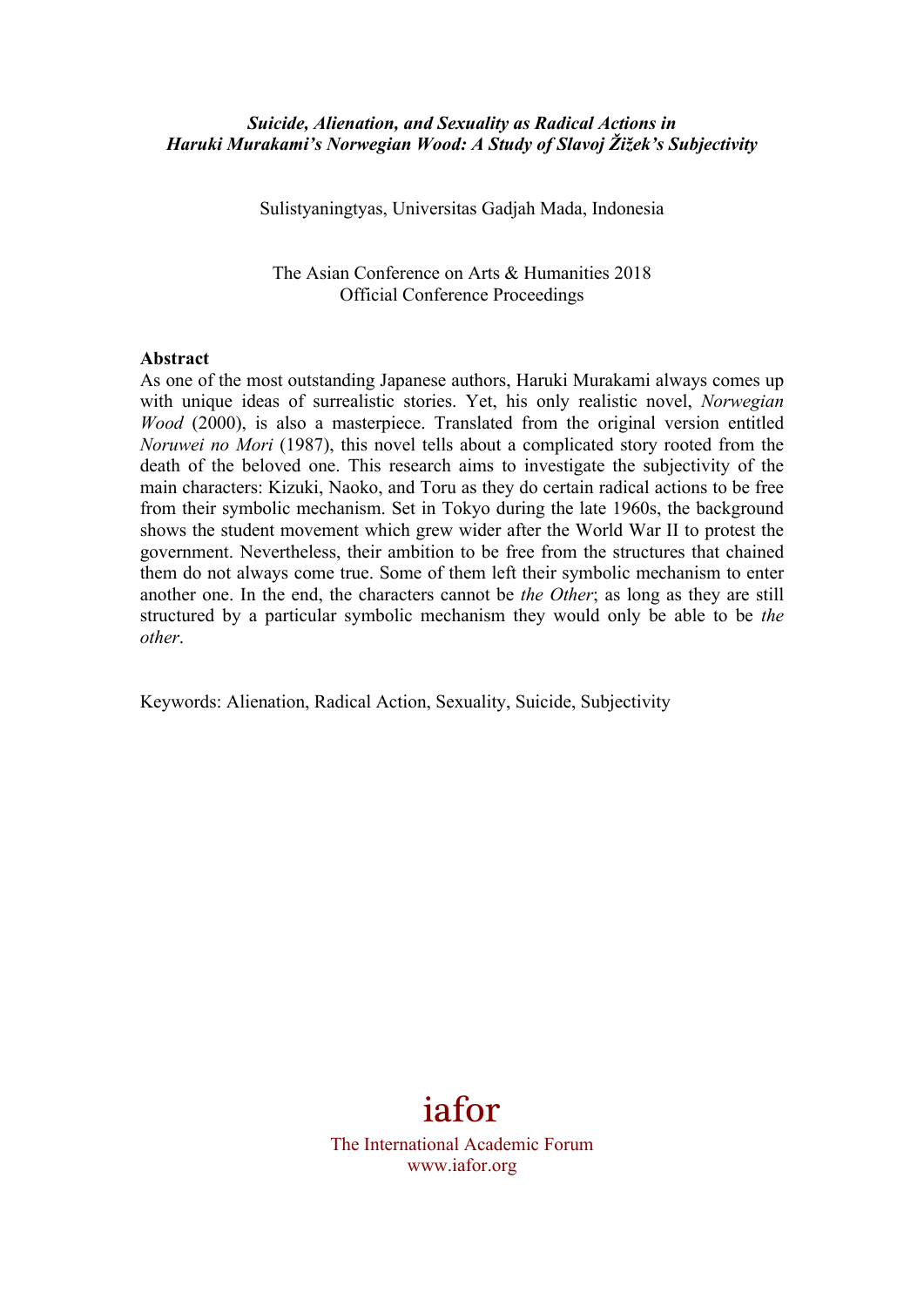### **Introduction**

Haruki Murakami, one of the most outstanding Japanese authors in the world today, always comes up with remarkable ideas about the darkest side of human being. At the beginning of his authorship, compared to the other writers, his writing style could not be completely accepted by Bundan, the literary association system in Japan (Strecher, 2014). At that time, the credibility of Murakami as an author was not counted by the literary world in Japan. They even claimed that his writings could ruin their common literary tradition. Yet, the uniqueness he offered in his literary works was a sort of breakthrough in the contemporary Japan literature. After the sensational success of *Noruwei no Mori (Norwegian Wood,* 1987) in Japan, the "Haruki Murakami Phenomenon" *(Haruki Murakami genshō)* reached a global scale (Wakatsuki in Strecher & Thomas, 2016, p. 3).

Murakami's writing is easily accepted by the global society due to the universality of the contents. His strength to break the boundaries allowing the readers from different nationalities, religions, and cultural backgrounds to enjoy the works. The everyday cosmopolitanism he offers in his writings is a new Japaneseness that can be shared not only by the Japanese, but also the people in the global sphere (Wakatsuki in Strecher & Thomas, 2016). Though some critics mainly categorized Murakami's works as "non-Japanese Japanese literature", in fact, it presents the new perspective to seeing the culture (Kiriyama in Strecher & Thomas, 2016, p. 106). Murakami might even be called as a storyteller who has a quite different way of transferring his idea other than Yasunari Kawabata or Kenzaburō Ōe.

One of the most welcome works of fictions by Murakami which is widely accepted is *Norwegian Wood.* The novel tells about the loss of the beloved one which is strongly related to the burgeoning sexuality and alienation of the main characters. The concept of dependence and independence are the main themes of the novel. To see this novel deeply, even each character in this novel apparently needs the others, either too much or too little (Dil in Strecher & Thomas, 2016). Moreover, this novel is also the true representation of Murakami's 'normal' characters: the loners who isolate themselves from the society.

The plot narrates an intense relationship between Kizuki and Naoko, who were friends since childhood. Toru, Kizuki's best friend, was often described as the one who connected this couple to the world outside of their relationship. With the background of the student struggle in the 1960s, the conflict arose when Kizuki committed an unexpected suicide, leaving an unanswered mystery to Toru and Naoko. This later gave an impact to Naoko who suffered mental illness and finally chose to be alienated herself from the society. Toru himself experienced a complex sexuality issue as an impact of Naoko's attitude towards him.

Based on the explanation above, it can be seen that a problem exists dealing with dependence and independence in this novel in a certain range. The three main characters do particular radical actions in order to be free from the structures that chained them. Some of them left their symbolic mechanism and entered the others, while some others were successful to be absolute subjects. Thus, this research aims to investigate how the process of subjectivity in those main characters after they take a step to do the radical actions.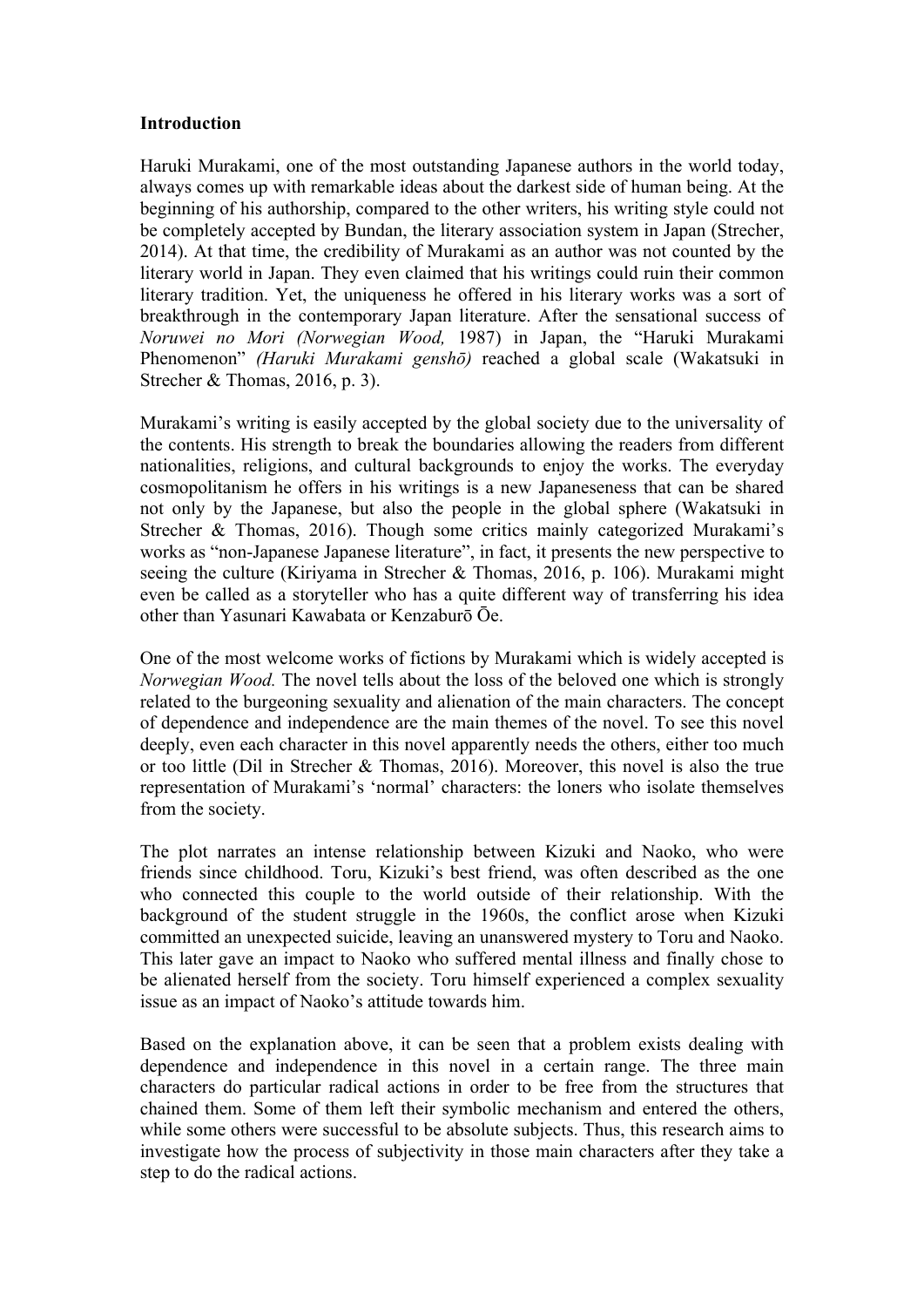The problems of this research are (1) what are the radical actions done by the main characters of *Norwegian Wood* by Haruki Murakami to be free from their symbolic mechanism? (2) how is the process of subjectivity in the main characters of *Norwegian Wood* by Haruki Murakami?

The objectives of this research are (1) to explore difficult situations experienced by the characters in a fictional work as the representation of reality, (2) to redefine the subject from a structured one to be an absolute one, (3) to investigate the process of subject's establishment in reaching the goal to be free from a certain structure in the society.

The theoretical framework used in this research is Psychoanalytic Historic offered by Slavoj Žižek. This Slovakian philosopher redefines the subject by underlining that a subject might be able to be an absolute subject by doing a radical action, especially to solve the global capitalism issue (Robet, 2010). In reconstructing an absolute subject, Žižek adopted Lacanian concept of subject's establishment. In mirror phase, there are three dimensions which play an important role in subject's establishment, namely the Imaginary, the Symbolic, and the Real. The shackles of symbolic mechanism lead the characters to have an intention to do radical actions. Later, there will be a revolt in the self of the subject which brings him or her to a condition of *ex-nihilo.* This condition can also be defined as a space of emptiness which is free from any ideology.

The radical action generally is seen negative as it tends to be destructive to the existing structures. In doing the radical action, there will be certain changes in the self of the subject. This process of subjectivity describes the changes from the structured subject to be an absolute subject (Žižek, 1993). Yet, not all subject can reach this goal after doing the radical action. Some of them just enter another symbolic mechanism so that they will never be free. These subjects will be *the others* who are structured by certain structures again (Žižek, 1989).

## **Analysis**

*Norwegian Wood* (1987) represents the concept of dependence and independence between a character and the others. Doi Takeo, a Japanese psychologist, defines this sort of dependence as *amae* (Dil in Strecher & Thomas, 2016). This *amae* is strongly related to the three main problems which lead the plot development: suicide, alienation, and sexuality. In this case, suicide is a form of reaching the real, alienation is a form of escape from the reality, while sexuality is a form of exploitation, growing up, and healing.

The core issue of this novel is the suicide incident by Kizuki which has done unexpectedly "wihout no indication, no suicide note, and no motive" (Murakami, 2000, p. 31). Kizuki's decision to end his life left a mystery for the people in his circle. In fact, Kizuki does not have any problems with his family nor his school; he is even in a good relationship with Naoko and Toru. With such background, the death of the 17 years old Kizuki becomes a question mark which remains unanswered until the end of the story.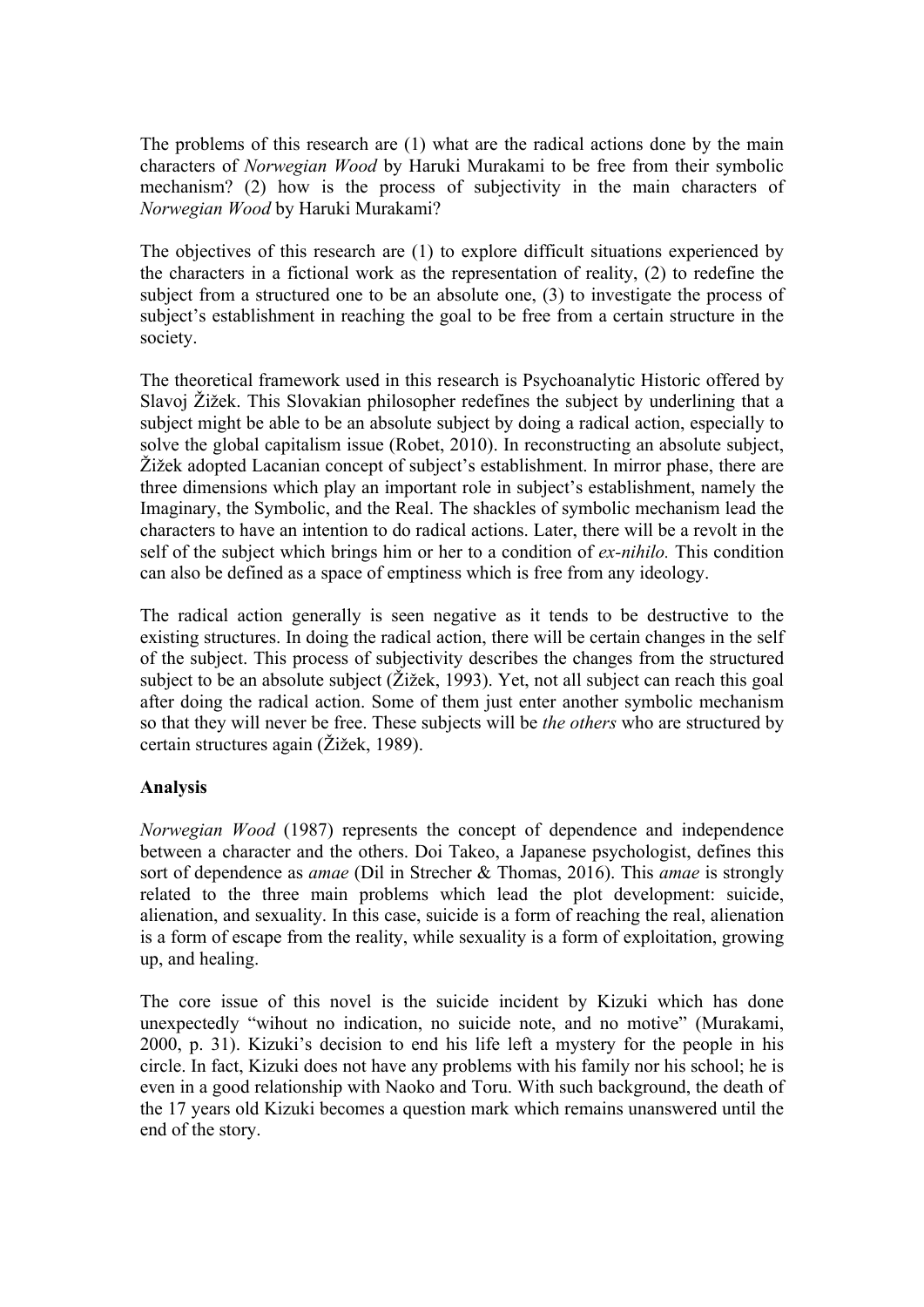Kizuki's spontaneous move which was done without any special purpose can be categorized as a radical action opposite to the symbolic mechanism in the society. Even though Japan is well known with the tradition of *hara-kiri,* yet this ritual is only done by *samurai* for their dignity (Varley, 2000). In the history of Japan, that tradition has been undertaken since the 12th century. With the setting of the novel in the 1960s, the tradition seems not relevant anymore in the contemporary environment. Thus, suicide seems to contradict the norm in the society.

Before committing the suicide, Kizuki asked Toru to do something other than their routine. One day in May, they did not attend a class and instead they went to a pool. Different from the common Kizuki who was not really serious, at that time Kizuki was so obsessed to win the game. When Kizuki said *'I don't want to lose today',* he already had the feeling that death would be his victory. It can be seen in this quote below:

> *I had no special interest in my afternoon classes, so together we left school, ambled down the hill to a pool hall on the harbour, and played four games. When I won the first, easy-going game, he became serious and won the next three. This meant I paid, according to our custom. Kizuki didn't make a single joke as we played, which was most unusual. We smoked afterwards.*

> *"Why so serious?" I asked. "I didn't want to lose today," said Kizuki with a satisfied smile.* (Murakami, 2000, p. 29)

The death of Kizuki was a mystery for all of the people in his surrounding. To Toru, the death had robbed him from a part of his adolescence. When Toru was interviewed by a police, Toru also explained that no one knows the motif underlining Kizuki's suicide. This quote below shows that Kizuki had no indication of what he would do.

> *Kizuki had left no suicide note, and had no motive that anyone could think of. Because I had been the last one to see him, I was called in for questioning by the police. I told the investigating officer that Kizuki had given no indication of what he was about to do, that he had been exactly the same as always. The policeman had obviously formed a poor impression of both Kizuki and me, as if it was perfectly natural for the kind of person who would skip classes and play pool to commit suicide.* (Murakami, 2000, p. 30)

The unexpected death of Kizuki left a significant impact on Naoko that led her to suffer a mental illness. In a dialog with Toru below, Naoko explained that the alienated world is haunted her. She underlines that it is quite hard for her to exist in the reality. The death of her loved one made her completely withdraw herself from the outside world which made her created her own world.

> *"I'm scared I'll never get better again. I'll always stay twisted like this and grow old and waste away here. I get so chilled it's like I'm all frozen inside. It's horrible ... so cold..."*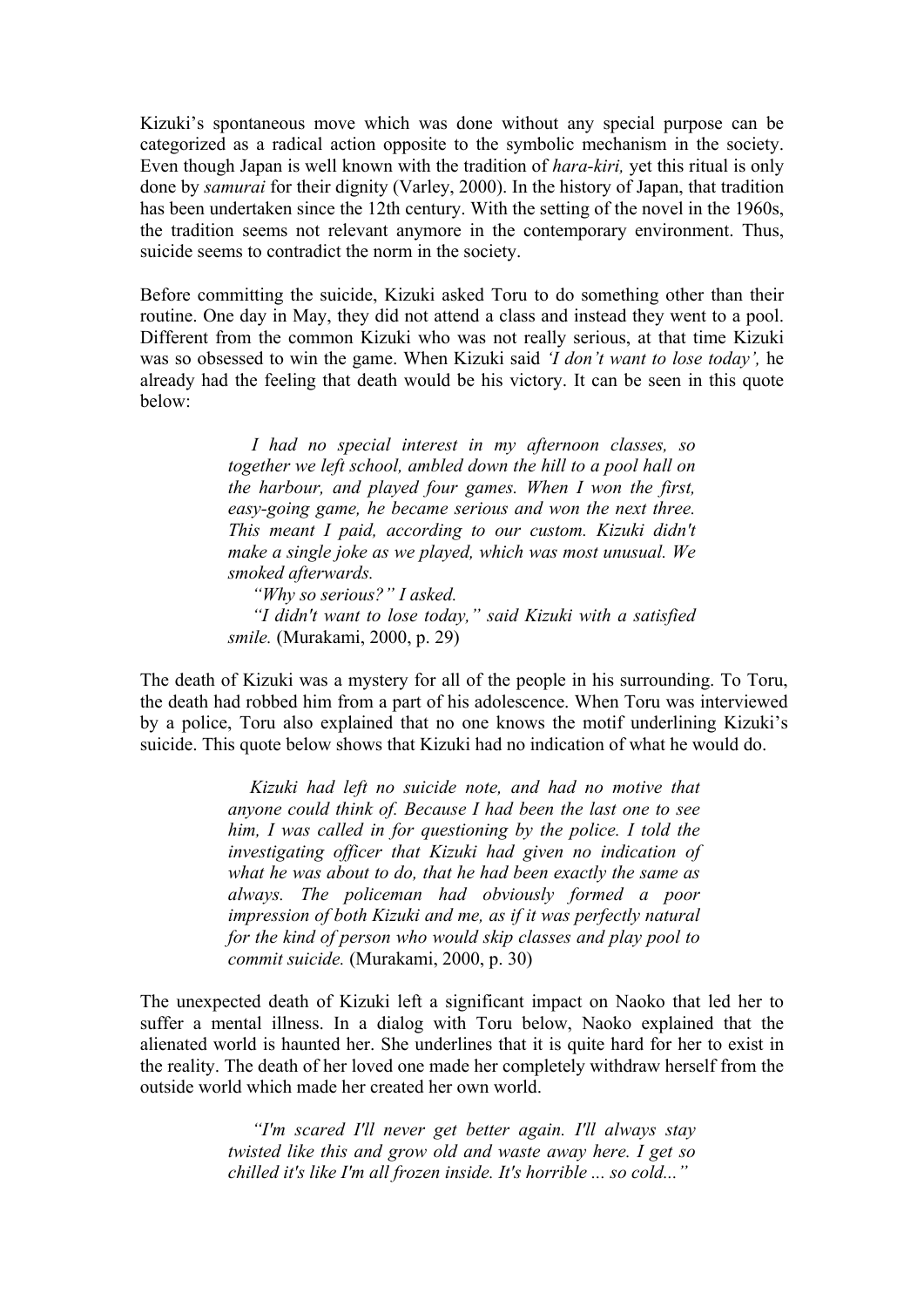*I put my arm around her and drew her close. "I feel like Kizuki is reaching out for me from the darkness, calling to me, 'Hey, Naoko, we can't stay apart'. When I hear him saying that, I don't know what to do."* (Murakami, 2000, p. 170)

When Naoko decided to stay in Ami Hostel, the sanatorium, she entered a real place in Kyoto. Yet, she also created the other world, the world "over there". In Murakami's writings, this sort of world frequently appears as the escape of the protagonist from the reality. Different from the real world *(kochiragawa)* which is a physical world, the land of the living, and the place for consciousness, the other world "over there" *(achiragawa)* is a metaphysical world, the land of the dead, and the place for unconsciousness (Strecher, 2014, p. 71-74). It can be seen in this quote below how the song *Norwegian Wood* could be the door to her alienated world.

> *"That song can make me feel so sad," said Naoko. "I don't know, I guess I imagine myself wandering in a deep wood. I'm all alone and it's cold and dark, and nobody comes to save me. That's why Reiko never plays it unless I request it."* (Murakami, 2000, p. 146)

Naoko's inability to accept the death of Kizuki led her to end up her life by hanging herself on a tree. In fact, Naoko had already lost her life instinct on the day Kizuki died. It was just a matter of time until she finally chose the death. Moreover, Naoko's hallucination of Kizuki who was calling her from the dark made her think that suicide was the only solution. This decision is the second radical action she did after the death of Kizuki which eventually let her free from the symbolic mechanism.

What happened to Naoko had a significant impact on the personal life of Toru. After the death of Kizuki, Toru and Naoko often spent their time together, sharing the reminiscences of Kizuki. Soon, Toru was sexually attracted to Naoko. Yet, the sexual intercourse they did on Naoko's 20th birthday turned into a complicated situation as Naoko revealed that she never did any sexual intercourse with Kizuki before. They both had actually tried, but Naoko failed to achieve genital stimulation. In this quote below, Toru asked Naoko why they had never done that. It was a mistake because Naoko started to get down mentally soon after that.

> *"When everything had ended, I asked Naoko why she had never slept with Kizuki. This was a mistake. No sooner had I asked the question than she took her arms from me and started crying soundlessly again."* (Murakami, 2000, p. 54)

For many times, Toru emphasized in his narration that he was not really sure how was his feeling to Naoko actually. Aside from that, his attitude to Naoko always showed an intensive care. He was even dependent on the touch of Naoko. Yet, because Naoko's response could not always satisfy his need, he looked for an escape by sleeping with any other girls. Even worse, sometimes he switched with Nagasawa in the middle of the night when they do a one-night stand. This quote below showed Toru's opinion on this: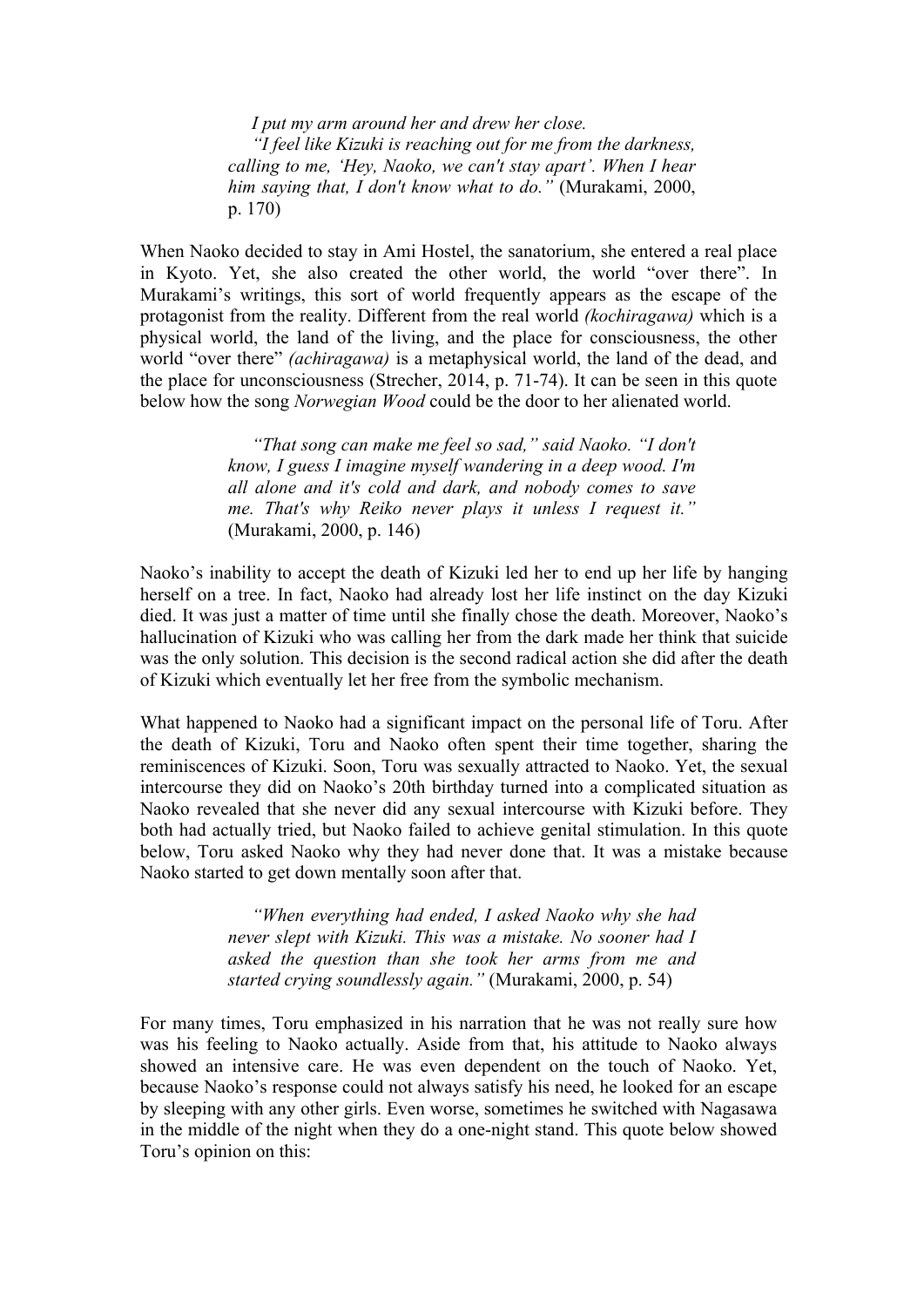*"Sleeping with girls that way is not all that much fun." "So why do you do it?"*

*"Because sometimes I have this tremendous desire to sleep with a girl."*

*"If you're in love with someone, can't you manage one way or another with her?" Hatsumi asked after a few moments' thought.*

*"It's complicated."* (Murakami, 2000, p. 274)

*…*

Later, Toru realized that doing a one-night stand with random girls was just a temporary escape. In fact, his only desire was the touch of Naoko. Even when he tried to do something sexually with Midori, a friend from the university who was in love with him, he thought about Naoko. This quote below shows the comparison between Naoko and the other anonymous girls in Toru's point of view:

> *"I could make myself feel far happier just thinking about Naoko than sleeping with some stupid, anonymous girl. The sensation of Naoko's fingers bringing me to climax in a grassy field remained vivid inside me."* (Murakami, 2000, p. 313)

Those radical actions explained above lead the characters to two different ends. If they are able to be completely free from their symbolic mechanism, they can be called as an absolute subject. Yet, if they are able to be free from their symbolic mechanism and at the same time enter the other structures, they are still not free. These people are still structured by the norms of the society.

Kizuki is one of the characters in *Norwegian Wood* who represents the figure of an absolute subject. At the time he committed suicide, he was completely free from any structures chained a living subject. Even in this quote below, Toru was envy to Kizuki who was brave enough to take an extensive move. In Toru's mind, Kizuki was not missing one thing leaving the world because this place is a sort of intersection of complication rooted from capitalism.

> *"Hey, Kizuki, I thought, you're not missing a damn thing. This world is a piece of shit. The arseholes are getting good marks and helping to create a society in their own disgusting image."* (Murakami, 2000, p. 65)

The second character who represents an absolute subject is Naoko. Different from Kizuki who wins the fight in the first place, Naoko has to enter another symbolic mechanism first before she completely be free. This quote below is a part of Toru's dialog with Naoko's friend, Reiko. He explained that from the very start, opposite to him, Naoko has actually chosen death over life. When the time has come, she just needs to hang herself on a rope in the dark wood to leave all the structures that chained her in the real world.

> *"…Naoko was choosing death all along. But that's beside the point. I can't forgive myself. You tell me there's nothing I can do about a natural change in feelings, but my relationship*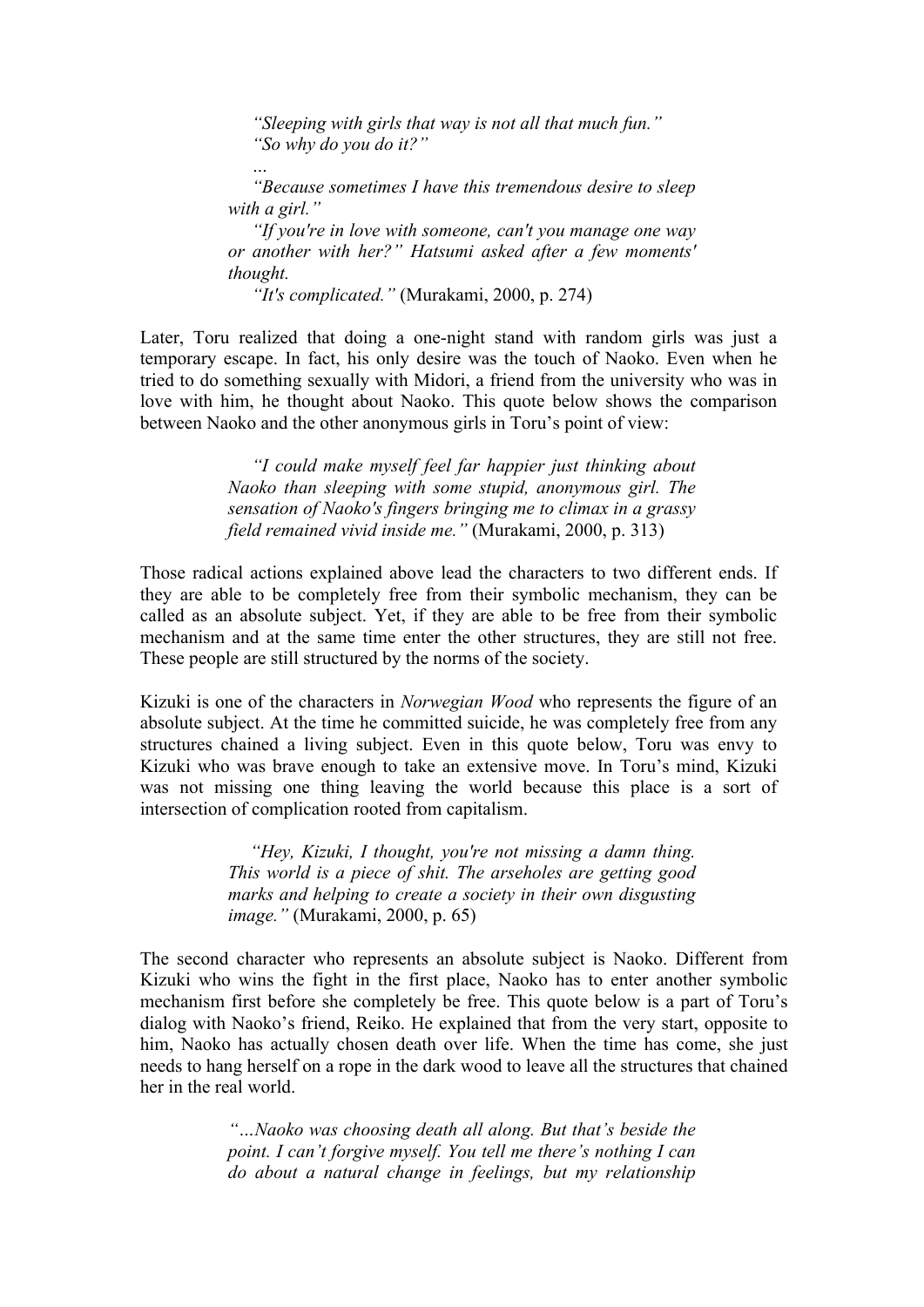*with Naoko was not that simple. If you stop and think about it, she and I were bound together at the border between life and death. It was like that for us from the start."* (Murakami, 2000, p. 328)

Toru himself cannot be an absolute subject as long as he is still structured by the symbolic mechanism in the society. When he did some one-night stands as an escape from his sexual life with Naoko, he realized that it could not solve his problem. Later, he planned to build a normal relationship with Naoko. He even asked Naoko to leave the sanatorium for a permanent stay with him in Tokyo. It shows that the image of normal life was rooted in Toru's mind.

> *"I'm thinking of getting out of the dorm when term ends and looking for a flat," I said. "I've had it with dorm life. If I keep working part-time I can pretty much cover my expenses. How about coming to Tokyo to live with me, the way I suggested before?"* (Murakami, 2000, p. 315)

Apart from his plan to live a normal life with Naoko, Toru also has a responsibility for his whole life. This quote below shows what Toru's thought about Kizuki's decision to commit suicide. Instead of giving up on life like Kizuki, Toru chose to live his life the best way. When he said that he took the responsibility in life, he involuntary followed the norms of the society. This shows that Toru cannot be an absolute subject.

> *"Hey, there, Kizuki, I thought. Unlike you, I've chosen to live—and to live the best I know how. Sure, it was hard for you. What the hell, it's hard for me. Really hard. … I'm not a teenager any more. I've got a sense of responsibility now. I'm not the same person I was when we used to hang out together. I'm 20 now. And I have to pay the price to go on living."*  (Murakami, 2000, p. 328)

#### **Conclusions**

To conclude, *Norwegian Wood* by Haruki Murakami portraits some particular radical actions done by the three main characters. These radical actions are in sequence and each has a cause-effect relation. Kizuki committed suicide as a way to be free from the symbolic mechanism that structured him, which led him to be an absolute subject. Yet, the death of Kizuki gave an impact to Naoko's life, which followed by her alienation from the outside world. In the sanatorium, Naoko is still structured by another symbolic mechanism. When she finally decided to hang herself, she could be an absolute subject who was free from any structures. As the result of the abnormal life lived by Naoko, Toru seek for an escape by doing some sexual pleasures with some random girls. Later, he realized that he could not attain the essence of what he did. In the end, he determined that he would follow the structures in the normal life. That way, Toru could be constantly structured by the symbolic mechanism.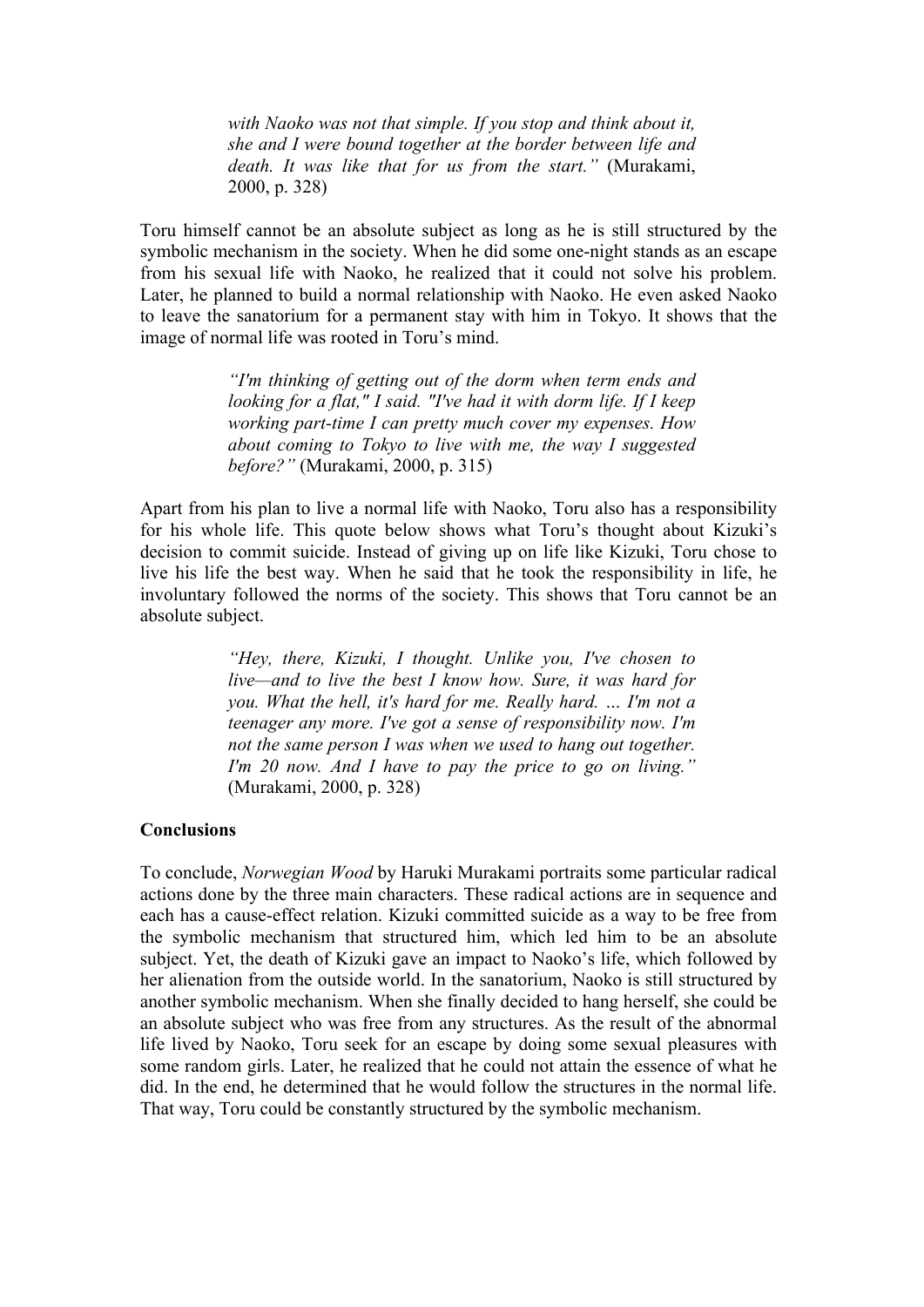# **Acknowledgements**

I would like to express my sincere gratitude to Indonesia Endowment Fund for Education (Lembaga Pengelola Dana Pendidikan/LPDP) which has sponsored this research. I am also grateful to those who has shared their knowledge in this research, especially to my lecturers at Universitas Gadjah Mada, Indonesia.